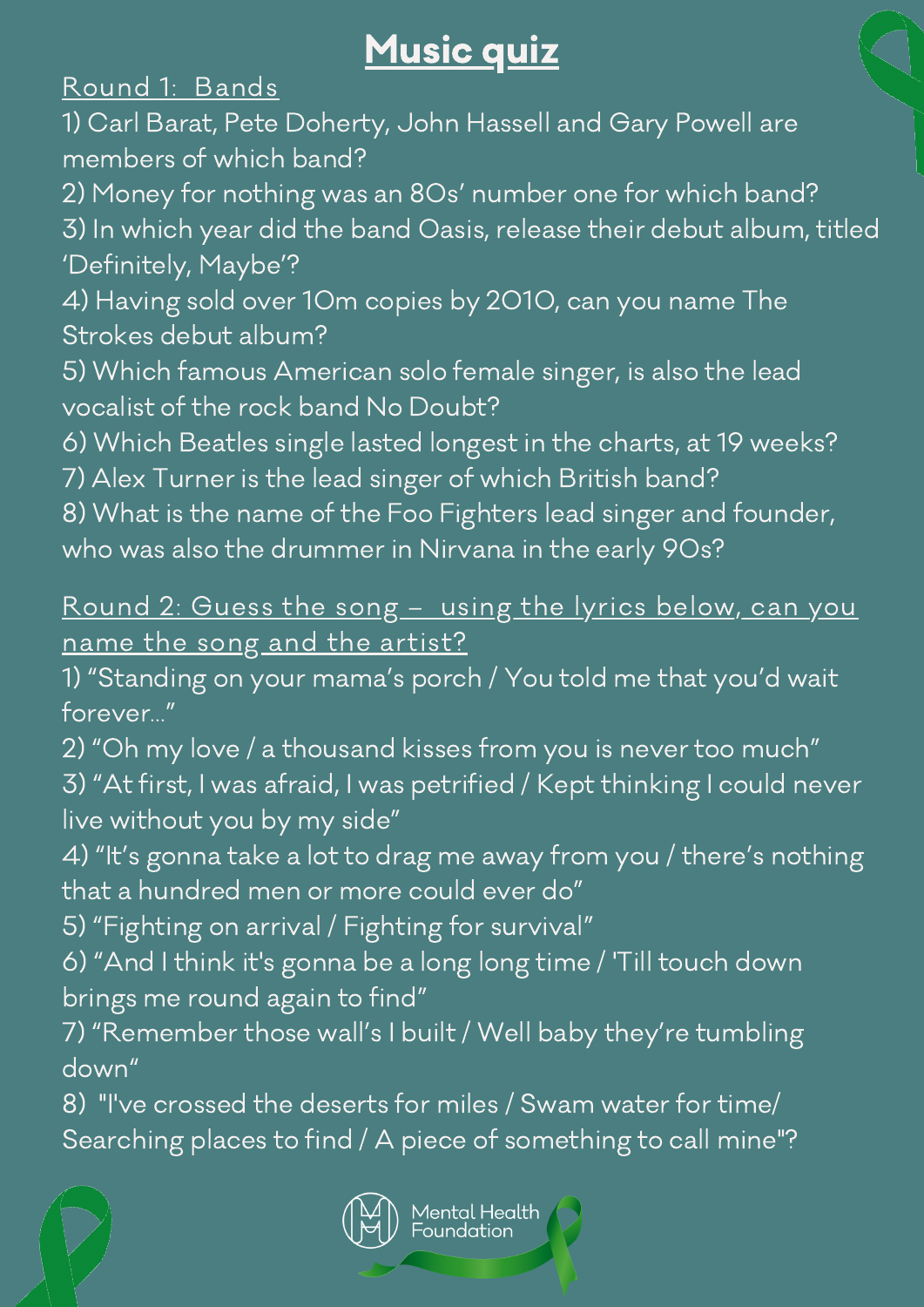### Round 3: Songs from movies

1) Bohemian Rhapsody by Queen was used in which film?

3) Does 'Happy ' by Pharrell Williams feature in Despicable Me or Despicable Me 2?

2) Which Film set in London, features the song 'When you say nothing at all, ' by Ronan Keating?

5) What makes the medicine go down in the Disney classic Mary Poppins?

4) In Pulp fiction, which song soundtracks the famous confused Travolta' scene when Mia talks to Vince through the intercom.

6) Which American signer starred in the 2018 film 'A Star Is Born'? 7) Which film about a working-class boy in Northern England contains 5 T-Rex songs? 8) 'Gangsters Paradise' by Coolio features on the soundtrack of

which 90s film?

#### Round 4: Noughties!

1) Which American female vocalist had a hit with 'I'm Outta Love, ' in 2000?

- 2) Born in Hammersmith in 1985, who's first mainstream single, "Smile" , reached number one on the UK Singles Chart in July 2006?
- 3) Who won the first series of Pop Idol? Was it: a) Gareth Gates, or b) Will Young
- 4) What was Katy Perry 's first hit song of the 00's?
- 5) Which Rihanna single stayed at number one in the UK charts for 10 weeks in 2007?
- 6) Which country was popstar Rita Ora born in?
- 7) Which 2002 hip hop musical film stars the rapper Eminem? 8) Which famous rapper interrupted Taylor Swift's speech at the 2009 VMAs?